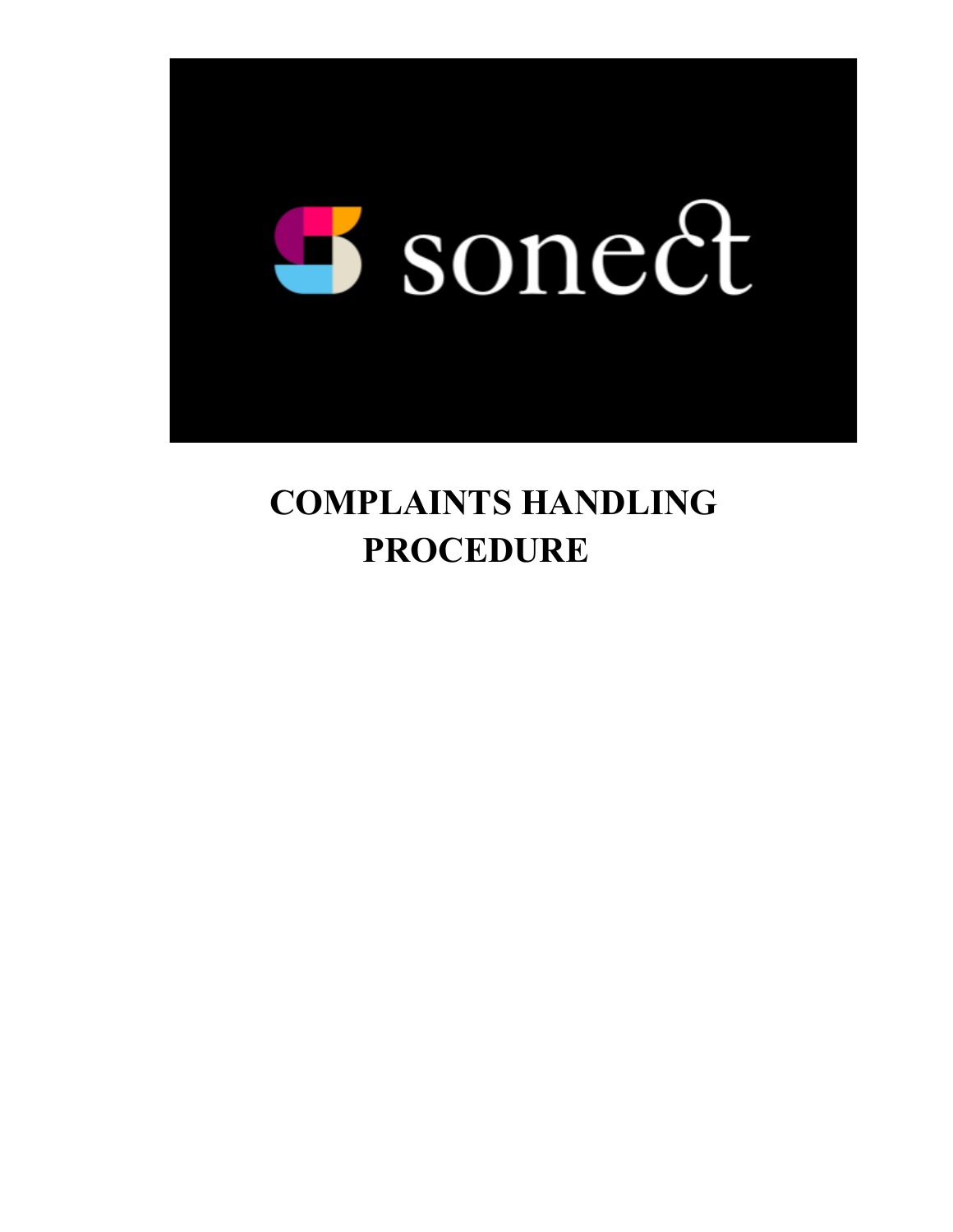# Sonect

# **Table of Contents**

| 1. | <b>Definition</b>           | $\overline{4}$ |
|----|-----------------------------|----------------|
| 2. | Introduction                | $\overline{4}$ |
| 3. | <b>Filling Complaint</b>    | $\overline{4}$ |
| 4. | <b>Receiving Complaints</b> | $\overline{4}$ |
| 5. | <b>Handling Complaints</b>  | 5              |
| 6. | The Complaint form          | 5              |
| 7. | <b>Review</b>               | 5              |
| 8. | <b>Solving Complaints</b>   | 5              |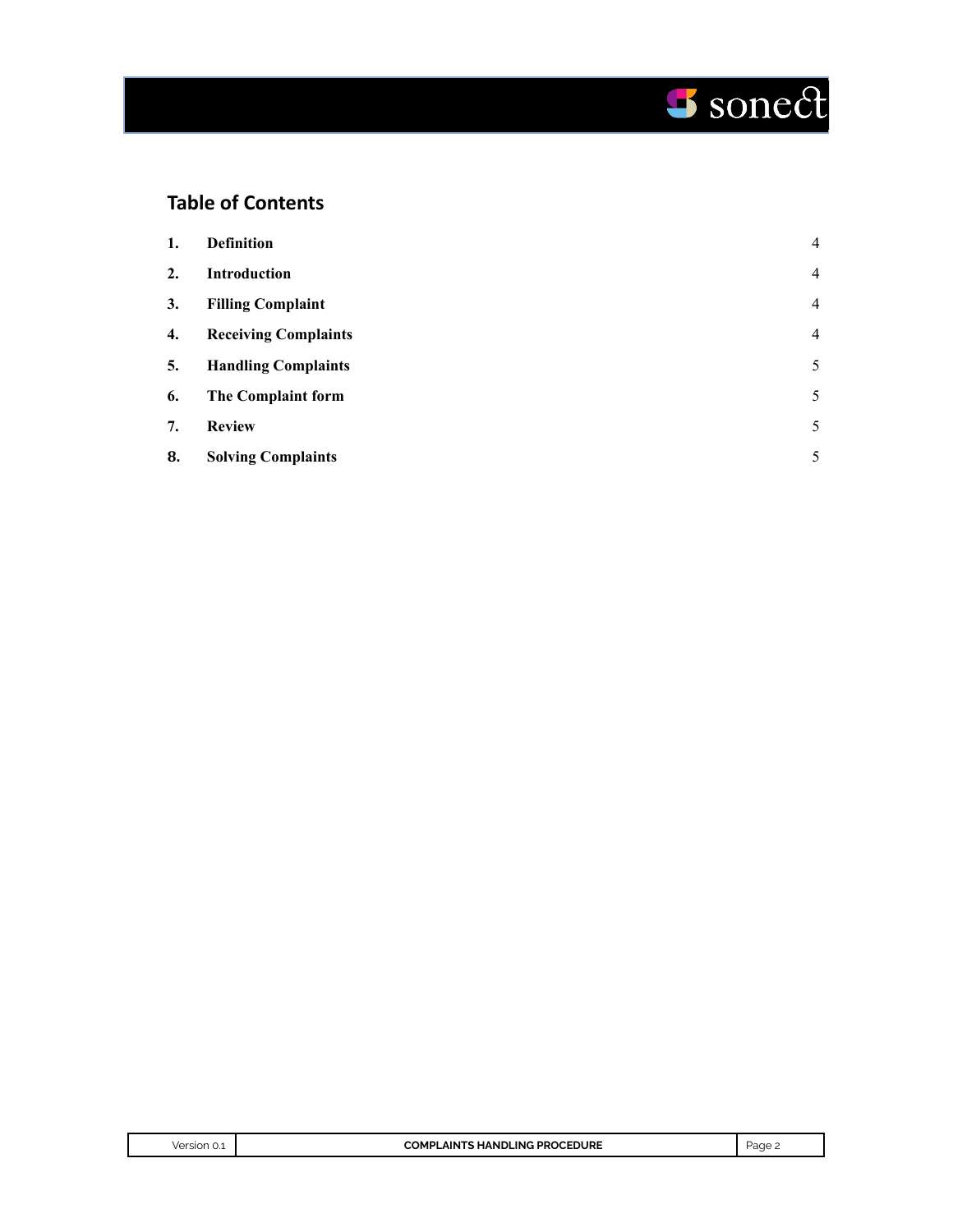

# <span id="page-2-0"></span>**1. Definition**

Complaint – an expression of dissatisfaction (oral or written) about the provision of, or failure to provide, a financial service.

# <span id="page-2-1"></span>**2. Introduction**

The complaint management procedures for the handling of complaints received by Sonect Europe and Sonect AG (here in after referred to "Sonect") are established with the aim to implement and maintain effective and transparent procedures for the reasonable and prompt handling of complaints or grievances received from current or potential customers and keep a record of each complaint or grievances and the measures taken for the complaint's resolution. The Procedure Manual for handling client's complaints gathers all measures taken by Sonect in order to solve potential inconveniences that might occur.

#### <span id="page-2-2"></span>**3. Filling Complaint**

The customers willing to submit a complaint are advised to complete a Complaint Form and to send it to Sonect through the following means:

- By sending an e-mail with a brief explication of the subject of complaint at [support@sonect.ch](mailto:support@sonect.ch)

- By sending the compliant via registered mail/mail at Vokiečių str. 28-16, LT-01130, Vilnius, Lithuania to Sonect Europe

- By sending the compliant via registered mail/mail at Dufourstrasse str. 47, 8008 Zürich, Switzerland to Sonect AG

- By completing a Complaint form on a website of Sonect [www.sonect.ch](http://www.sonect.ch)

- By completing a Complaint form on Sonect wallet application.

The complaint form can be sent electronically to the unit-holder concerned upon the receipt of an inquiry or can be downloaded from the Sonect website [www.sonect.ch](http://www.sonect.ch)

# <span id="page-2-3"></span>**4. Receiving Complaints**

After receiving the complaint, the Compliance Department notifies by the end of the next working day the complainant that his inquiry was received.

Any complaint form received by Sonect will be assigned a protocol number and registered in Complaints' Register maintained by the Compliance Department. The compliant will be

| Version 0.1 | <b>COMPLAINTS HANDLING PROCEDURE</b> | aae |
|-------------|--------------------------------------|-----|
|             |                                      |     |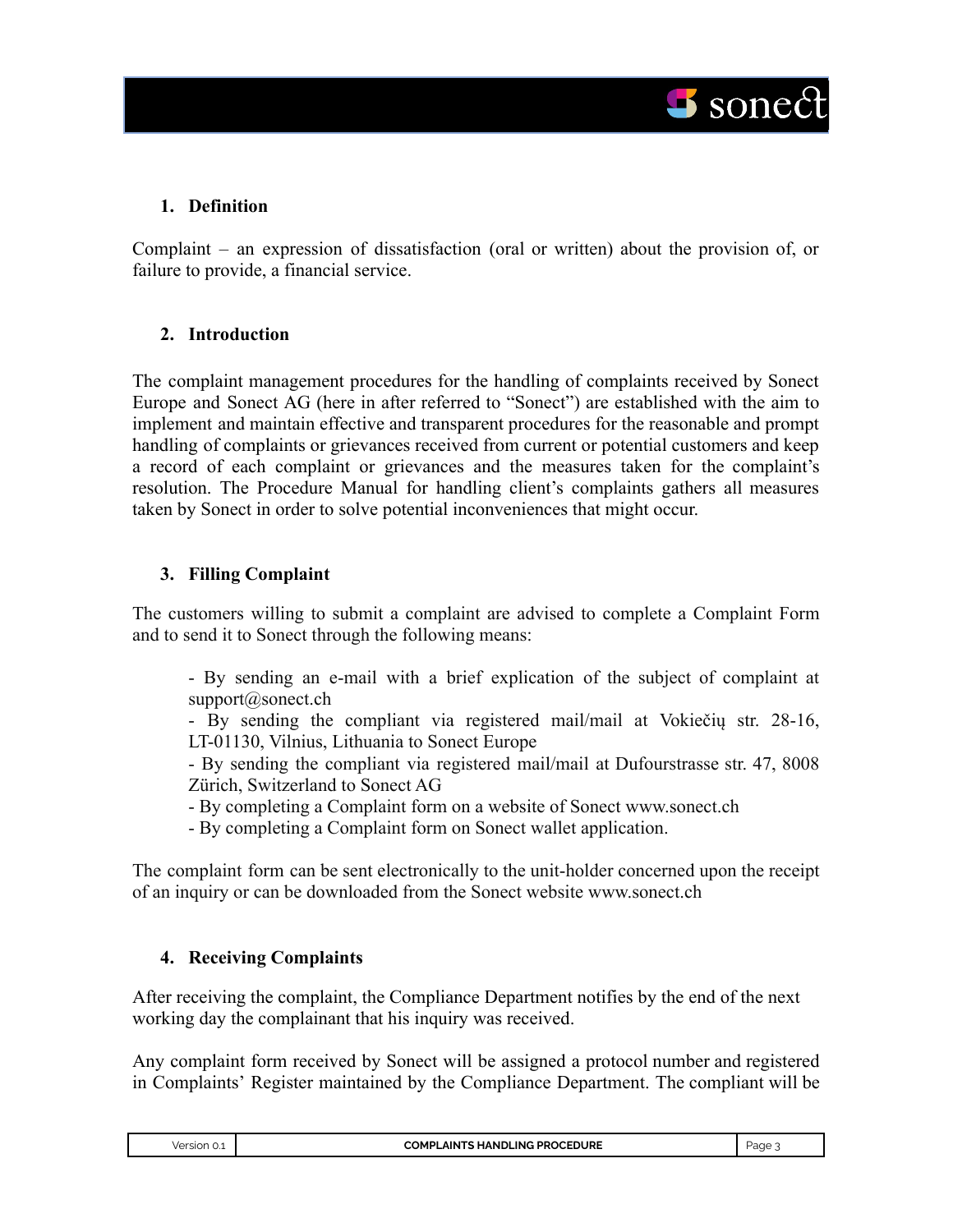sonect  $\blacksquare$ 

examined and resolved by the Compliance Department in cooperation with the Head of the Department involved with the complaint.

# <span id="page-3-0"></span>**5. Handling Complaints**

The Compliance Department is responsible for handling customer's complaints or grievances. Their duties include the effective and efficient handling of customer's complaints or grievances to enable Sonect to adopt and apply the required actions to fully protect the customers' and Sonect interests, acting independently and objectively and ensuring that corrective measures are introduced to prevent the repetition of the same complaints or grievances. In the cases where the complaint or grievance involves the Compliance Department it is to be handled by the MLRO.

In the Compliance Officer absence, the head of Compliance department should appoint the responsible person for the implementation of the Company's Complaints Handling **Procedures** 

# <span id="page-3-1"></span>**6. The Complaint form**

The Complaint form is available on the Sonect website (www.sonect.ch). The Compliance Department records the complaint in the customer's complaint form which includes the following information:

- details of the client that made the complaint,
- the service/department to which the complaint refers to,
- the details of the employee responsible for the service/s rendered to the client,
- the organizational unit where the relevant employee belongs,
- the date of receipt and of registration of the complaint,
- the content of the complaint, in brief,
- the magnitude of the damage which the client claims to have suffered or which can be presumed to have suffered on,
- the basis of the contents of the complaint,
- the date and, briefly the content of Sonect written response to the complaint lodged,
- a reference to any correspondence exchanged between Sonect and the client.

# <span id="page-3-2"></span>**7. Review**

The Compliance Analyst shall carefully review the details of each customer's complaint. Once the Compliance Analyst understands fully the nature of the customer complaint, he/she shall investigate and question the relevant Heads of the Departments related to each Client complaint and will:

| Version 0.1 |  |
|-------------|--|
|             |  |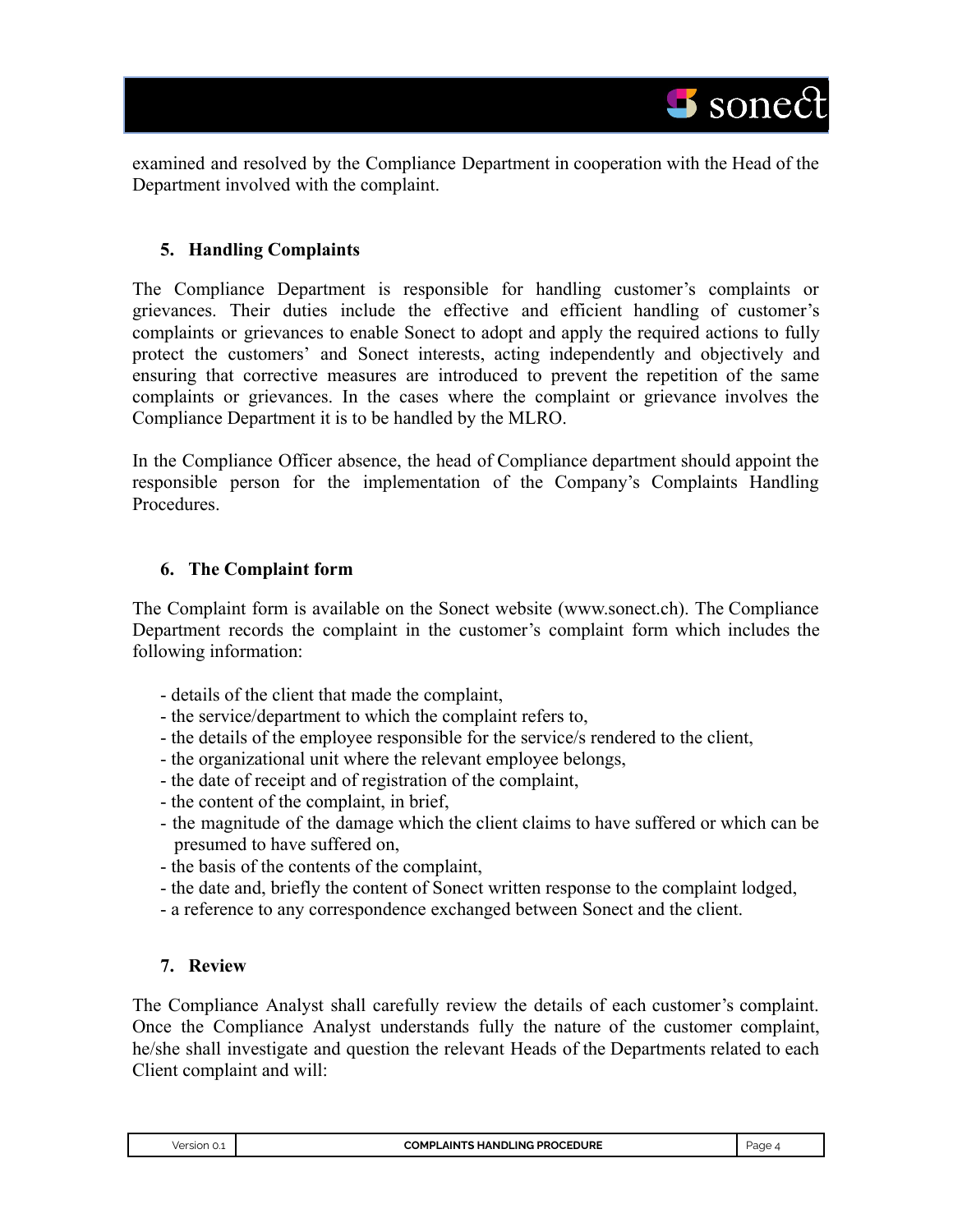- Solve the Complaint by replying to the complainant and informing the Director regarding the decision or
- Seek assistance by the Head of Department.

# <span id="page-4-0"></span>**8. Solving Complaints**

The Head of the relevant department shall take all necessary measures:

- investigate and question the relevant personnel of the Departments related to each complaint (if necessary),
- communicate with other Head of Departments/employees if this is required for solving the Complaint,
- reach out to the customer via email, to identify the nature of the complaint, if necessary, the Compliance Analyst will investigate the relevant Heads of Departments related to each customer complaint. Once the Compliance Analyst and the Director thoroughly analyse the matter, the decision will be communicated to the complainant and / or the person in charge of the client complaint. Where applicable the Board of Directors as well as the legal advisor of the Applicant shall also be informed.

# **9. Time Frame**

According to the Sonect policy, the complaints will be solved in maximum 15 working days. In case, due to the nature of the complaint, more time is required for the complaint to be fully investigated and solved, the Head of the relevant Department should inform the Compliance Analyst. The Compliance Department shall notify the complainant about the investigation running and to inform him /her about the approximate time period until the final response is sent, is laid down, which cannot be longer than 35 days starting from the working day following the reception of the initial complaint or the reception of additional evidence provided by the unitholder concerned.

The Compliance Analyst should fully investigate the complaint/grievance in coordination with the Head of the involved department and if deem necessary with the Director and/or the legal advisor.

# **10. Records and measures**

Sonect shall maintain effective and transparent procedures for the prompt handling of complaints or grievances received from customers. Sonect shall keep a record of each complaint or grievance as well as the measures taken for the complaint's/grievance's resolution.

| Version<br>$\sim$ | <b>LING PROCEDURE</b><br>≏OMPL<br>HANDI<br>AINTS | Page |
|-------------------|--------------------------------------------------|------|